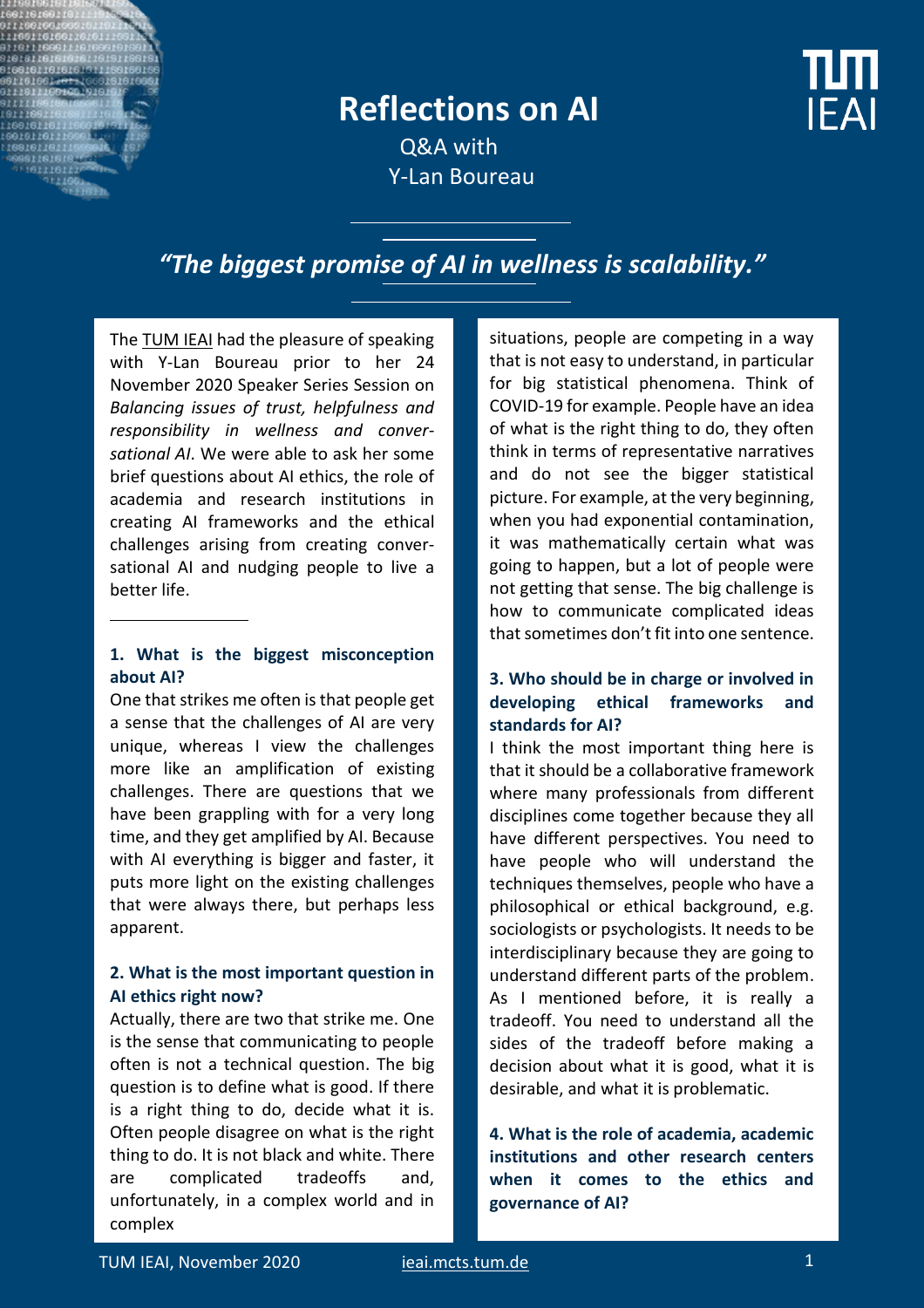# <u>num</u> **IEAI**

I think that the role of academia is both to provide the expertise, the studies and analyses of what is happening and also this sense of permanence of studying and trying to understand and giving this longterm view of the tradeoffs, both for good and for dangers.

#### **5. How can the use of wellness and conversational AI systems impact our everyday lives or the way we live?**

For me the biggest promise of AI is scalability, i.e. that a lot of people who do not have access to resources can get a better system that can be personalized to them at very low costs or even for free thanks to the systems being automated. For example, if you think of wellness and trying to find somebody who can help you learn wellness techniques or meditation or these kinds of things, then with conversational AI you could have your own personal coach that could talk to you. So for all those people who are not able to afford these resources, thanks to scalability, we can bring that to them through AI. The second aspect of that is personalization. Given that a lot of AI is based on learning, the systems can really learn from the everyday interaction with the users. A lot of research has shown that people actually feel more comfortable sharing things with a system that won't judge them because it is not a human, so they feel they can be more open without any fear of stigma or judgment.

#### **6. What is the biggest challenge in the development and use of ethical wellness and conversational AI? How do we balance these, sometimes competing, ethical challenges?**

For me, the biggest challenges are just the same as in regular life, i.e. how to help people. There is this tension between the

different values that we have: between freedom of choice, so control of your own personal choices, and doing what is good for you. For example, if some people really want to eat at McDonald's every day, it is their choice. However, it is bad for them. Should I force them not to do that? And what about somebody who never wants to exercise – like, for example, my dad. I have a choice between forcing him to exercise and letting him choose for himself even if he is choosing wrong. He might sometimes not even have the tools to realize it because he does not want to hear about this. So, it is this tension between several values, the sense of freedom and the sense of what is good for you and what does it mean to help someone? We see a lot of that here in the US with the COVID-19 crisis. There are people who get really distressed by the idea that they have to wear a mask and that this is mandatory in some places. These people feel that this is a big infringement on their personal freedom. On the other hand, you have public health and the scientific consensus that it is actually very helpful to wear a mask. So again, you have this tension of values. For wellness there are just the same challenges, the ethical challenges of what does it mean to help someone? Where do you draw the line between personal freedom? And what can you do for people as opposed to what they want and what they decide for themselves, knowing that for everyone this is very different?

#### **7. Why is the interdisciplinary approach so important when it comes to AI Ethics?**

For me, a society functions best when people do what they are best at and what they are knowledgeable in. Interdisciplinary means that you are going to take people from many different places. And if you think of the ethical challenges,